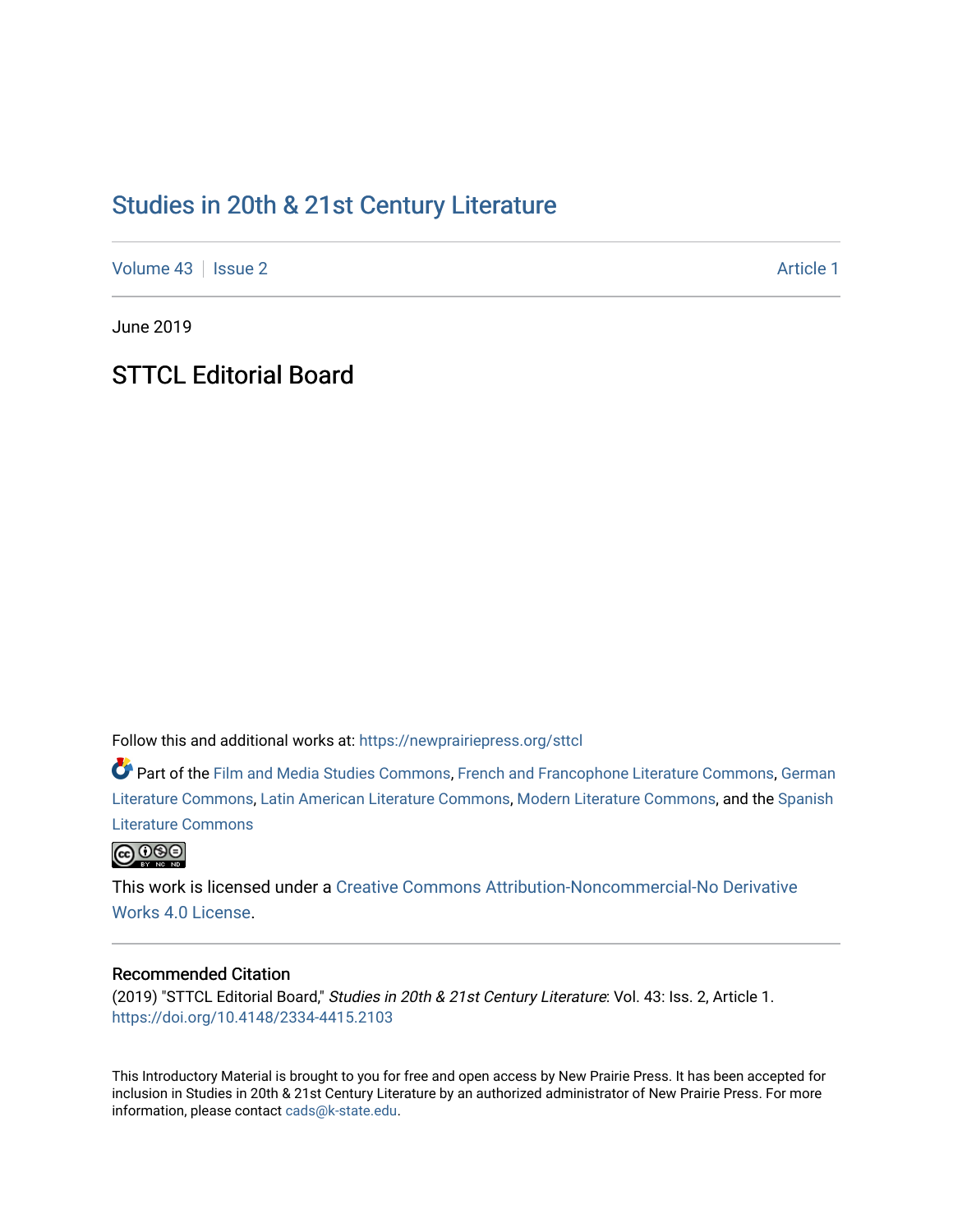## STTCL Editorial Board

### Abstract

STTCL Editorial Board

This introductory material is available in Studies in 20th & 21st Century Literature: [https://newprairiepress.org/sttcl/](https://newprairiepress.org/sttcl/vol43/iss2/1) [vol43/iss2/1](https://newprairiepress.org/sttcl/vol43/iss2/1)